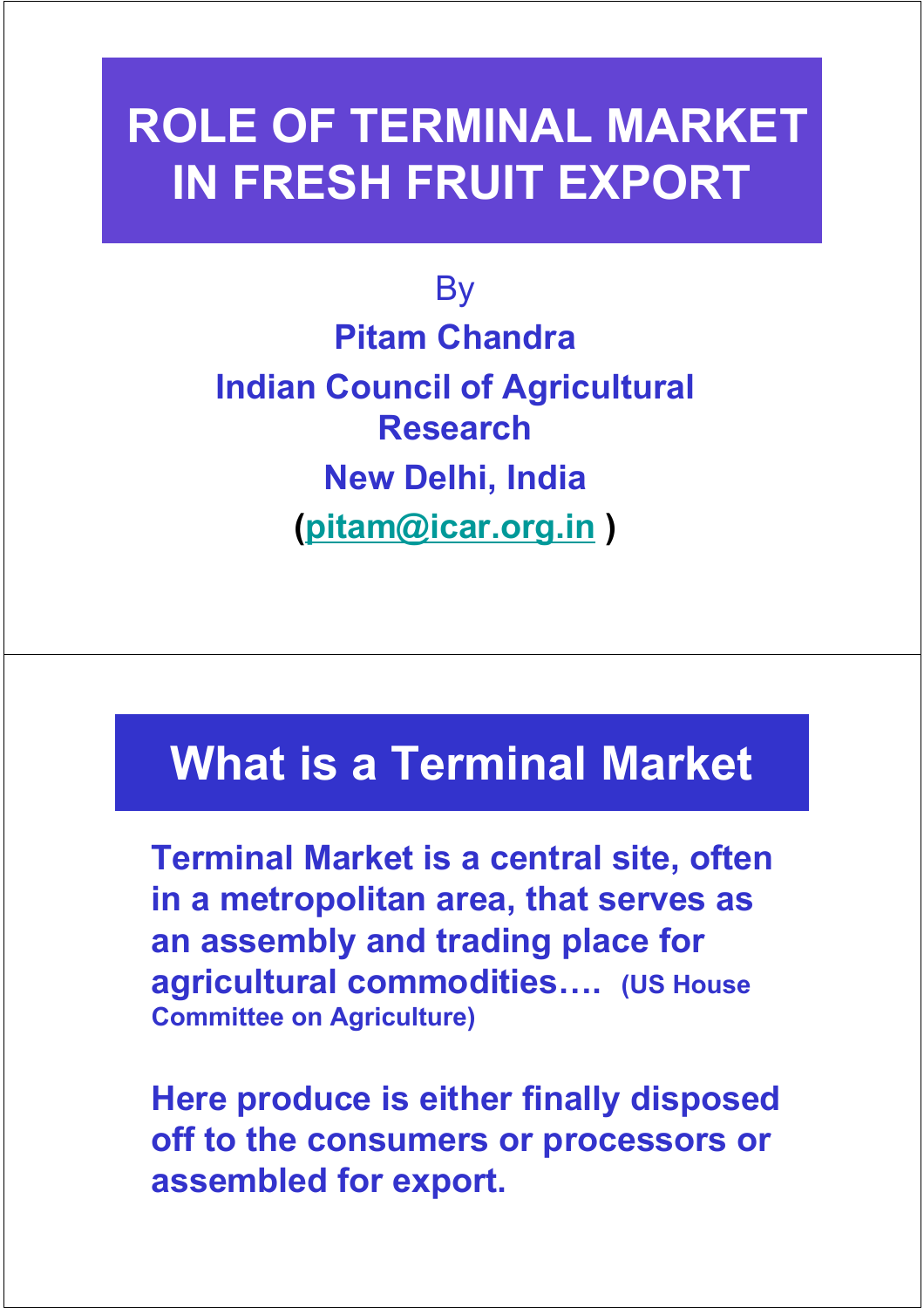

#### Role of the Private Enterprise

- The enterprise to provide infrastructure facilities and services in the 'Hub-and –Spoke' Format
- The Terminal Market (the hub) linked to a number of collection centers (the spokes).
- The Collection Centers located at key production centers to
- The enterprise could provide additional facilities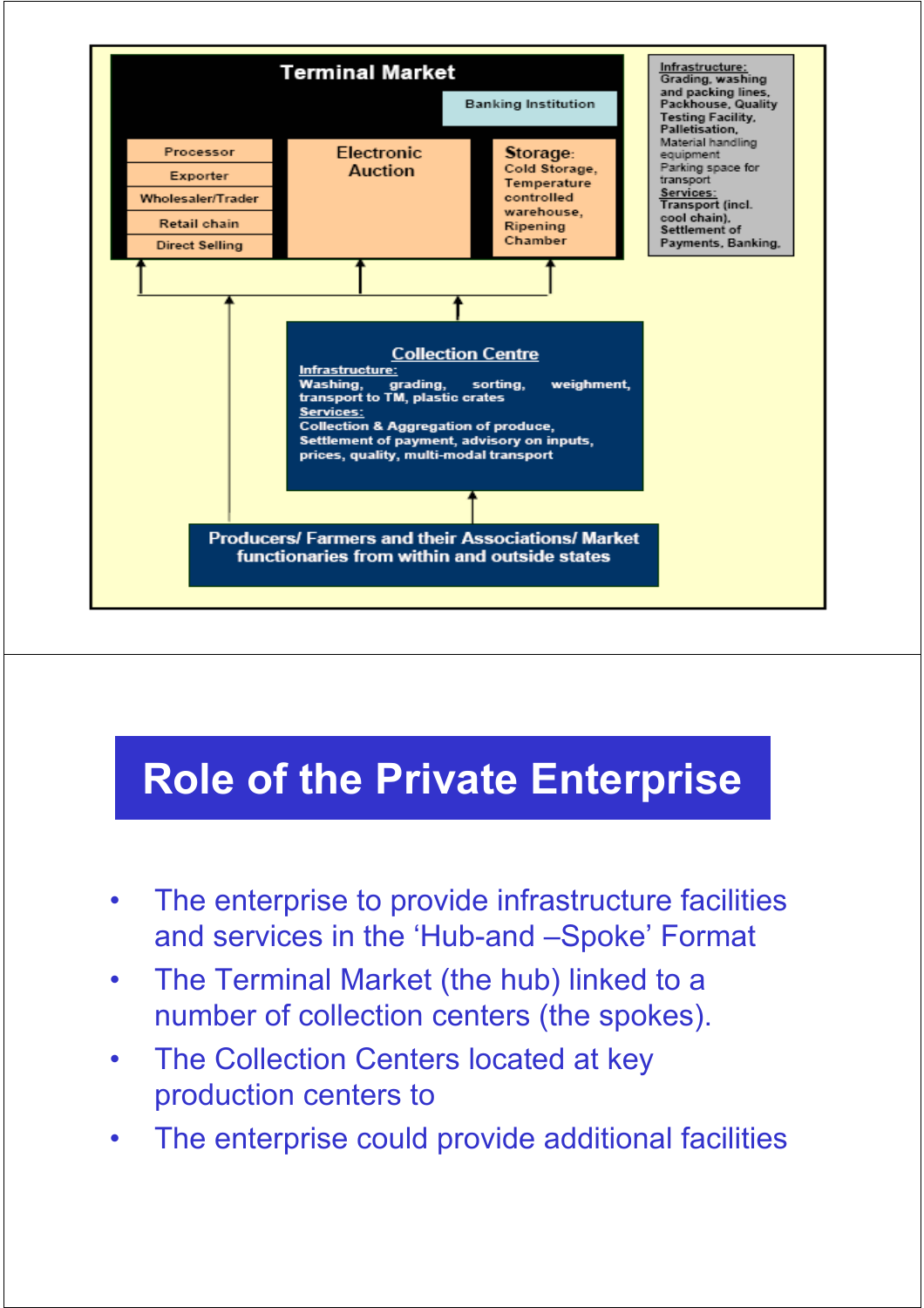## Role of the Private Enterprise

- Option to deal in non perishable commodities
- Freedom to buy the commodities from the farmer directly or through the TM/ CC
- To facilitate the farmers in making direct supply to processing units, retail chain and exports, at their choice
- To provide advisory services to farmers on inputs, prices, quality, multi-model transport and exports

## Role of the Private Enterprise

- Farmers to be free to sell their produce either through the CC/ TM or the TM directly or to any other marketing channel
- To promote Farmers' Associations and progressively involve them in the operation and management of the CCs
- To be responsible for the acquisition of land for setting up of the TM and the CCs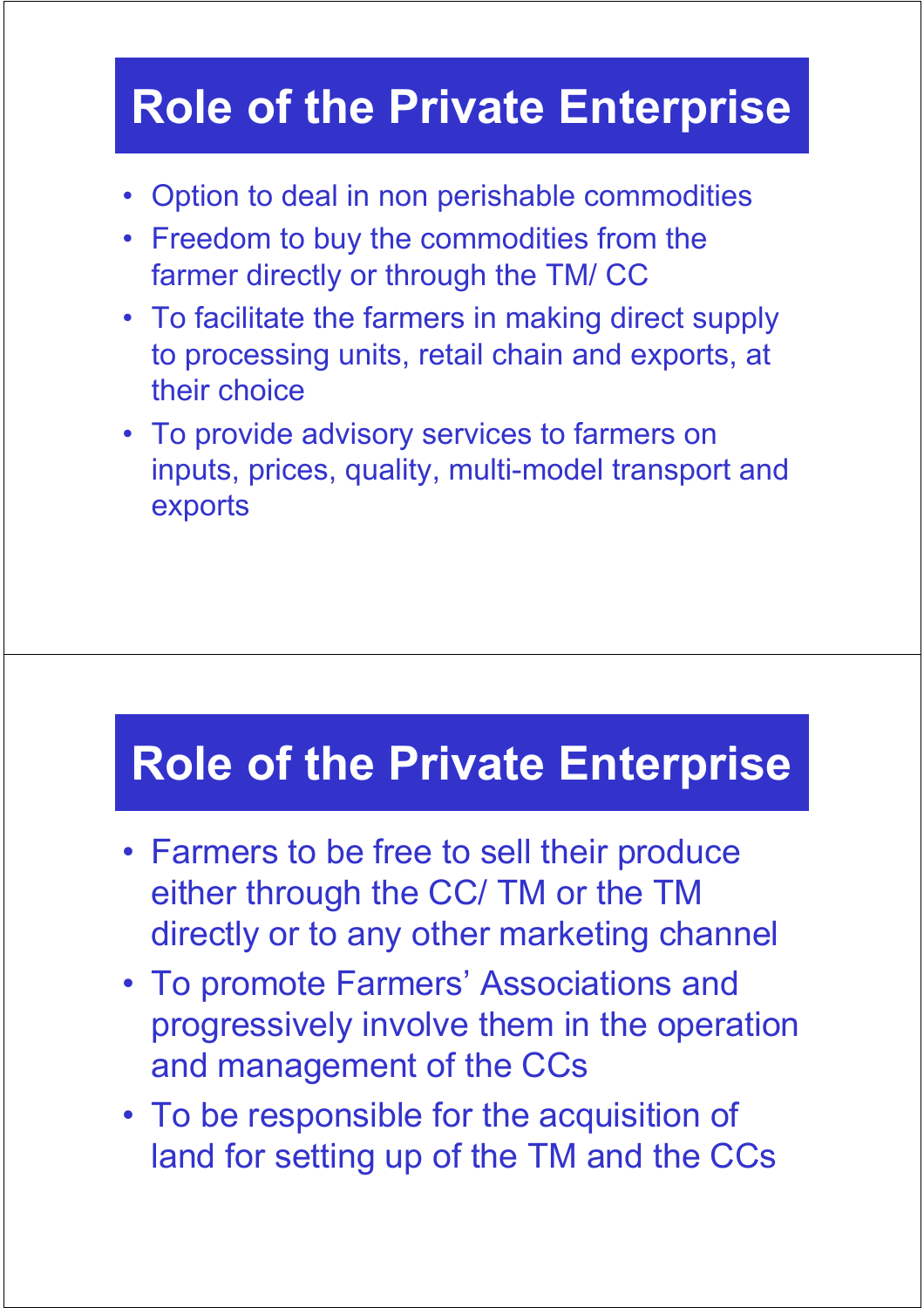# Role of the Private Enterprise Role of the Private Enterprise

- Free to collect user charges from market participants and producers
- The charges should, however, not exceed a reasonable limit, say 2% of the value of the produce.
- Free to collect taxes, duties, fees (including market fees) etc. from the market users.

#### Role of the State Government

- Approval of the bidding process and implementation modalities of the project
- Technical appraisal and approval of the detailed project report (DPR) of the complex
- Approval of the number and location of the terminal market complexes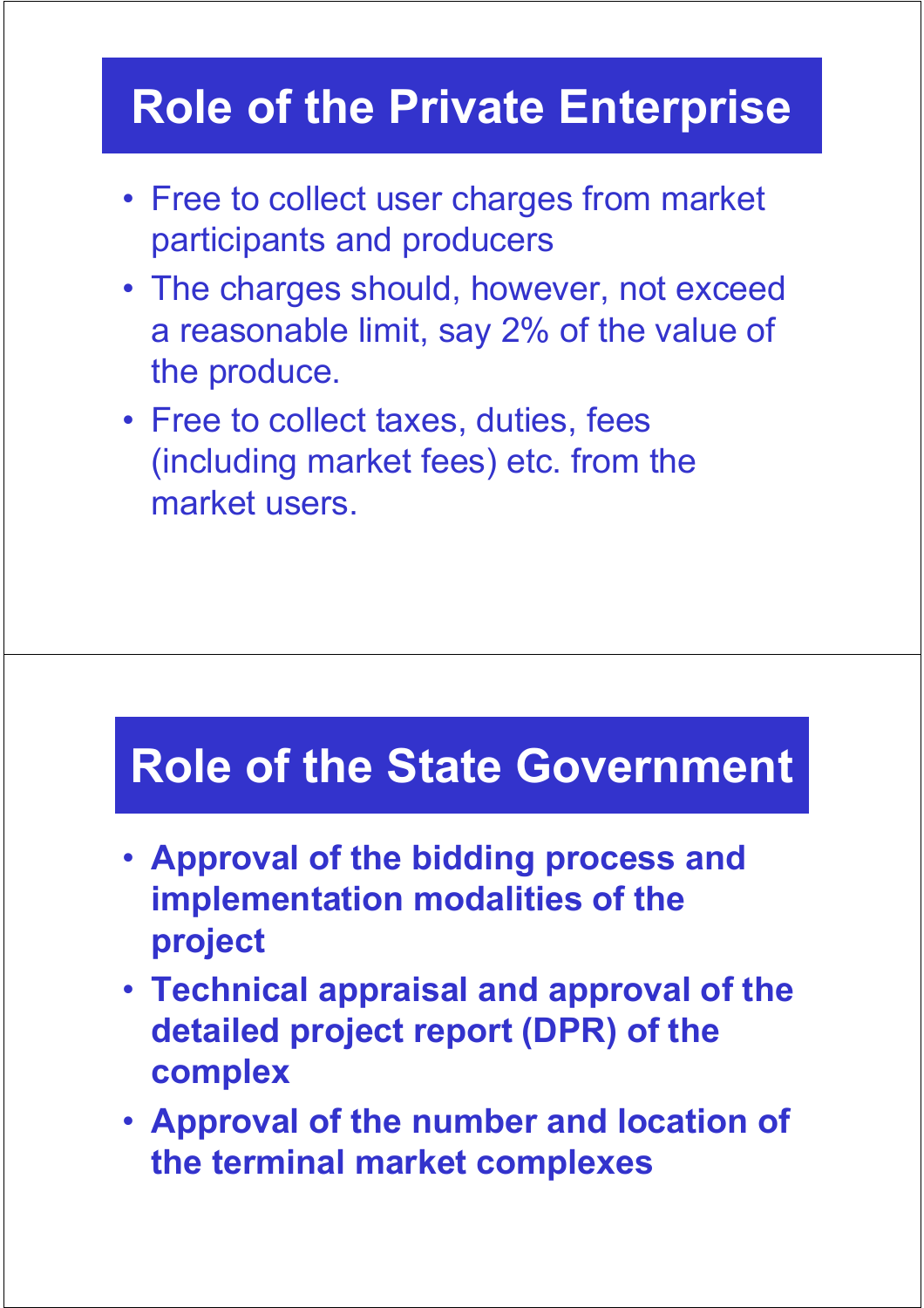## Role of the State Government

- Regulatory Clearances, issue of licenses and granting of permission
- Identification of land and, if necessary, provision of Government land
- Convergence with other development programmes such as road connectivity, power and water supply

#### Role of the State Government

- Could participate in the project equity
- Selection of private enterprise through open & transparent process.
- Make recommendations to Central agencies for the release of Central equity and for its redemption and allocation to farmers' associations doing business with the TM complex.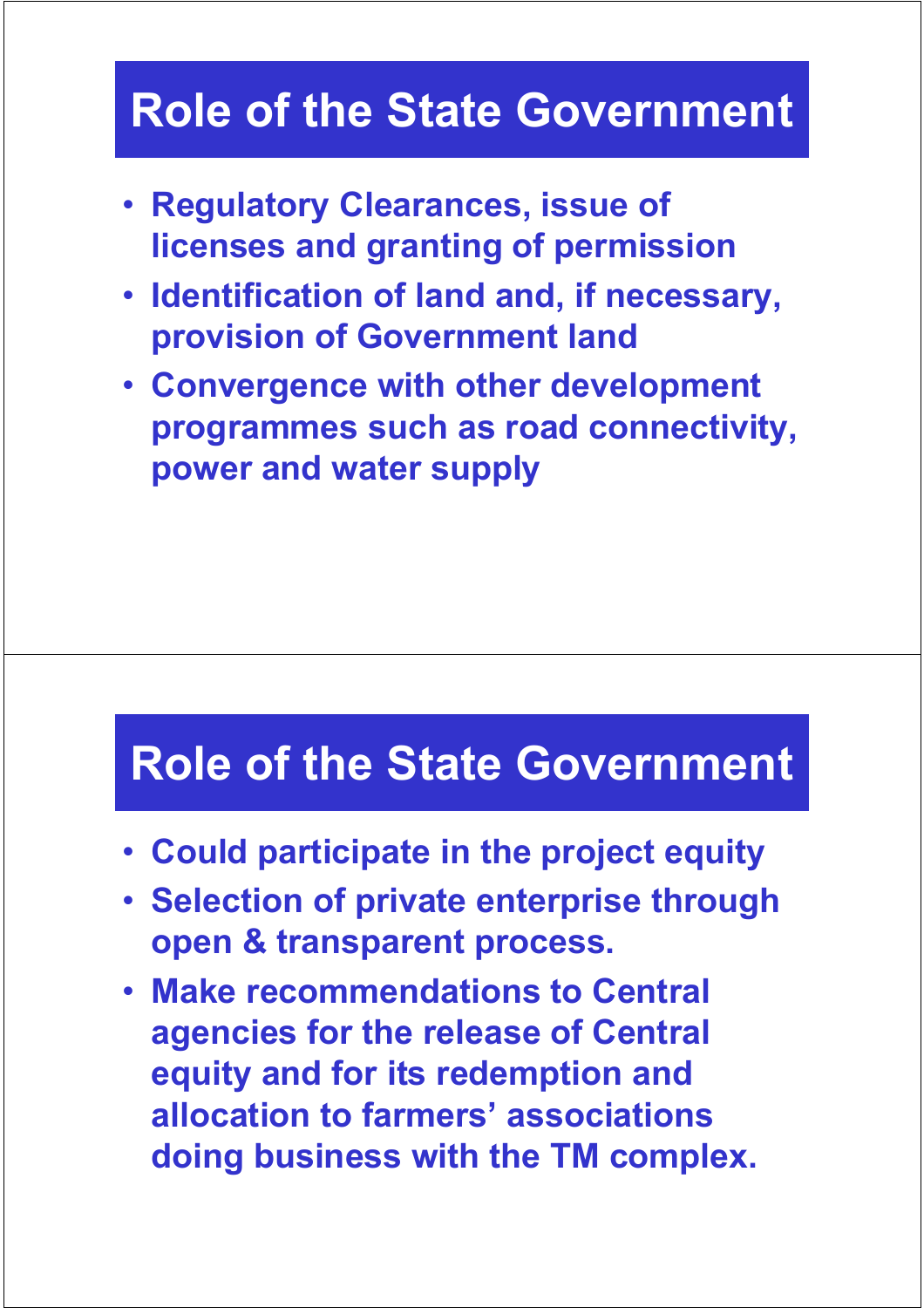#### Role of the State Government

- Make recommendations to Central agencies for the release of Central equity and for its redemption and allocation to farmers' associations doing business with the TM complex.
- Set up institutional mechanism for resolution of disputes, if any

#### Role of the Central Government

- Central Government (SFAC) would provide equity assistance
- SFAC/ State participating in equity capital will retain option to allocate on redemption, its equity in favour of farmers organizations feeding business to the market complex.
- Assist the State governments in fixation of throughput per day and yearly handling capacity of the terminal market complex.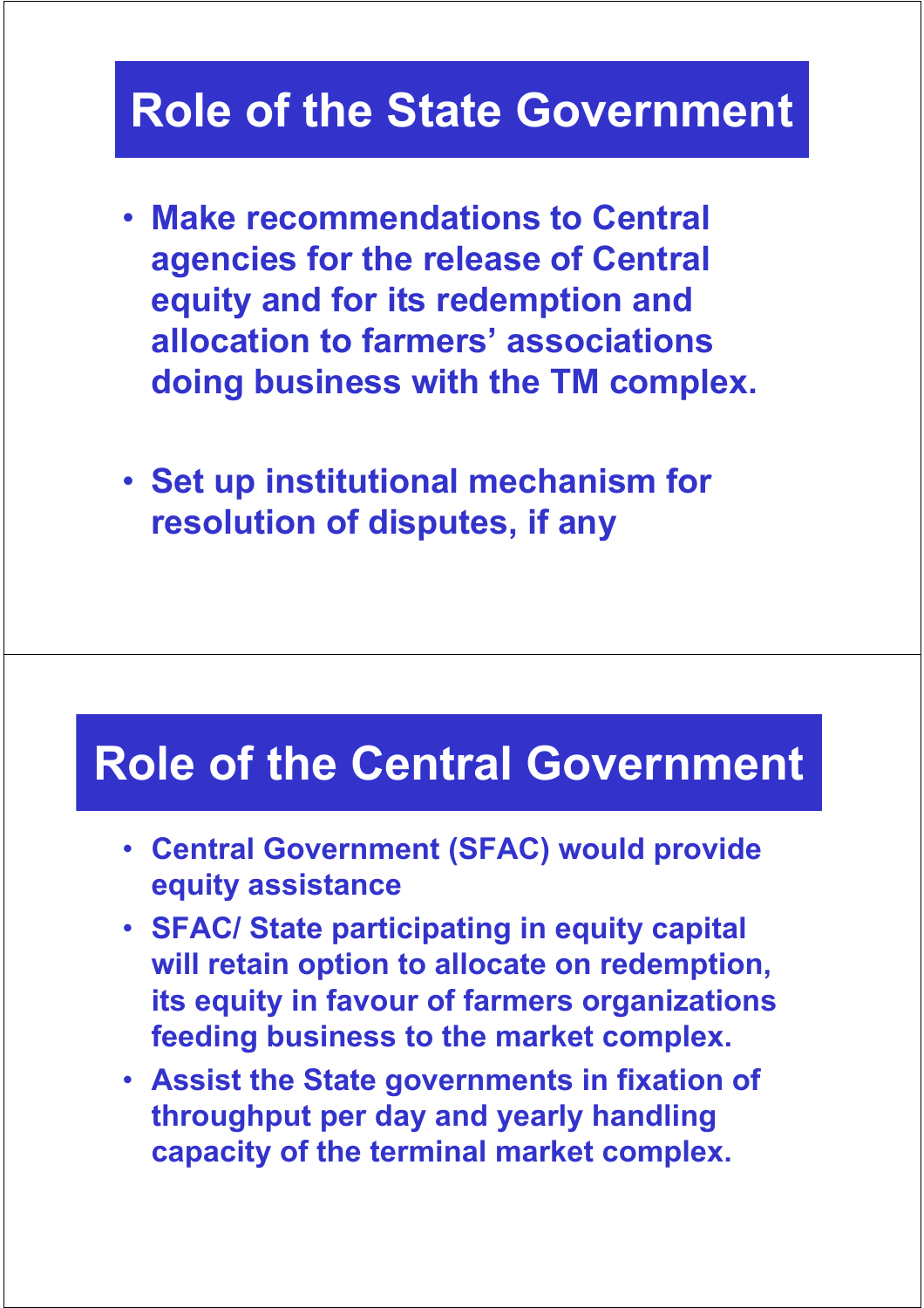## Mumbai Terminal Market

- to cater to around 30 % fruits and vegetable needs of Mumbai city
- backward integration (to farmers and production centers) and forward integration (to distribution centers and retail outlets)
- modern post harvest management and marketing infrastructure

### Mumbai Terminal Market

- Total cost of the project estimated at Rs. 250 crores ( US \$ 55 million)
- State's contribution will be limited to providing of required land
- funds expected to come from Private entrepreneurs and farmer's cooperatives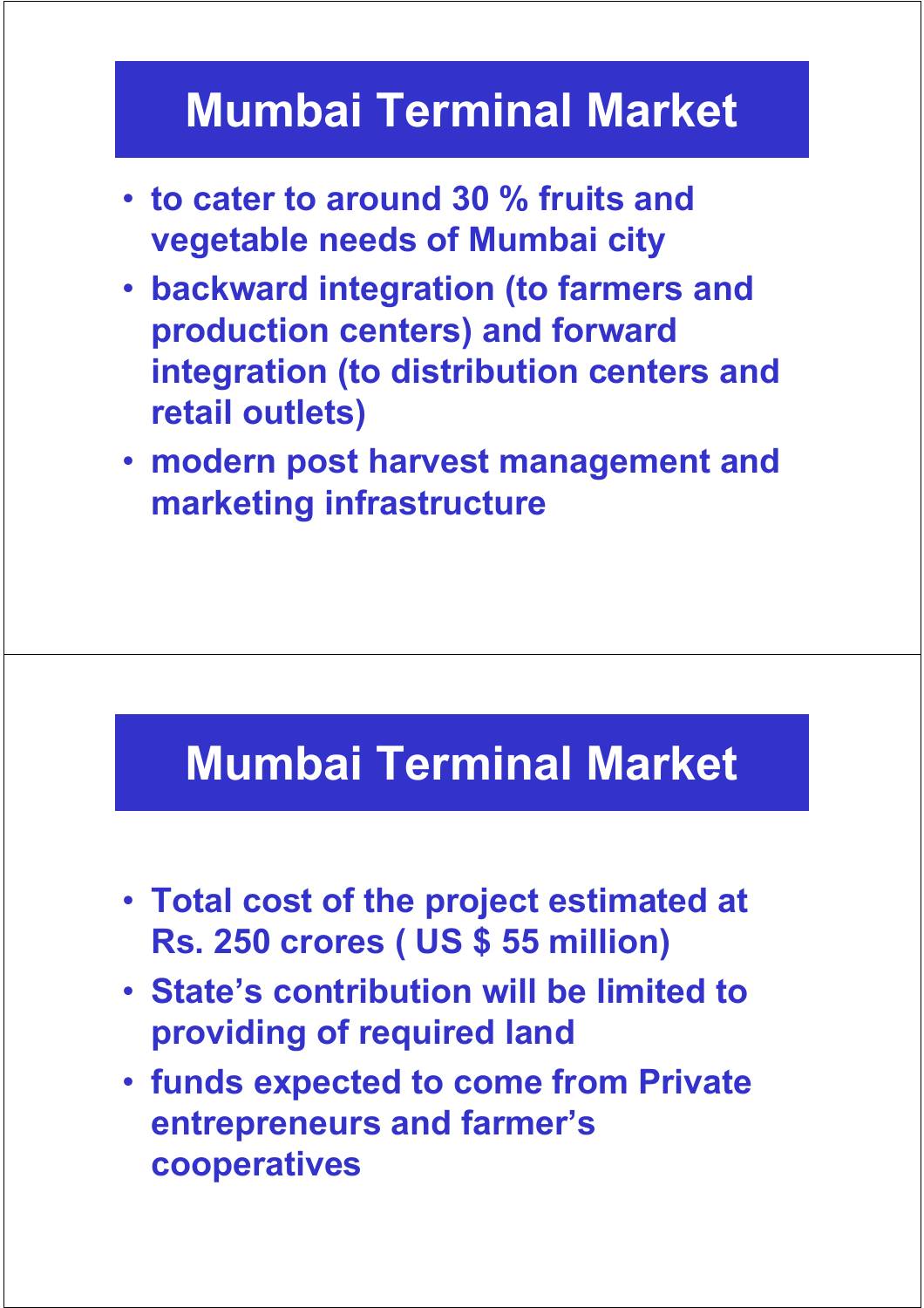#### Mumbai Terminal Market

Terminal Terminal Market to handle around 3,50,000 – 7,00,000 MT annually of pre-sorted, graded, quality horticultural produce from a number of Collection Centers spread across key production areas.

#### Mumbai Terminal Market

- No service charges, fewer intermediates, less handling, better and modern infrastructure
- Better produce quality, better storability and efficient marketing
- Farmers can expect better price realization for their produce
- Terminal Market tol act as a competition and extract better service and efficiency from traditional markets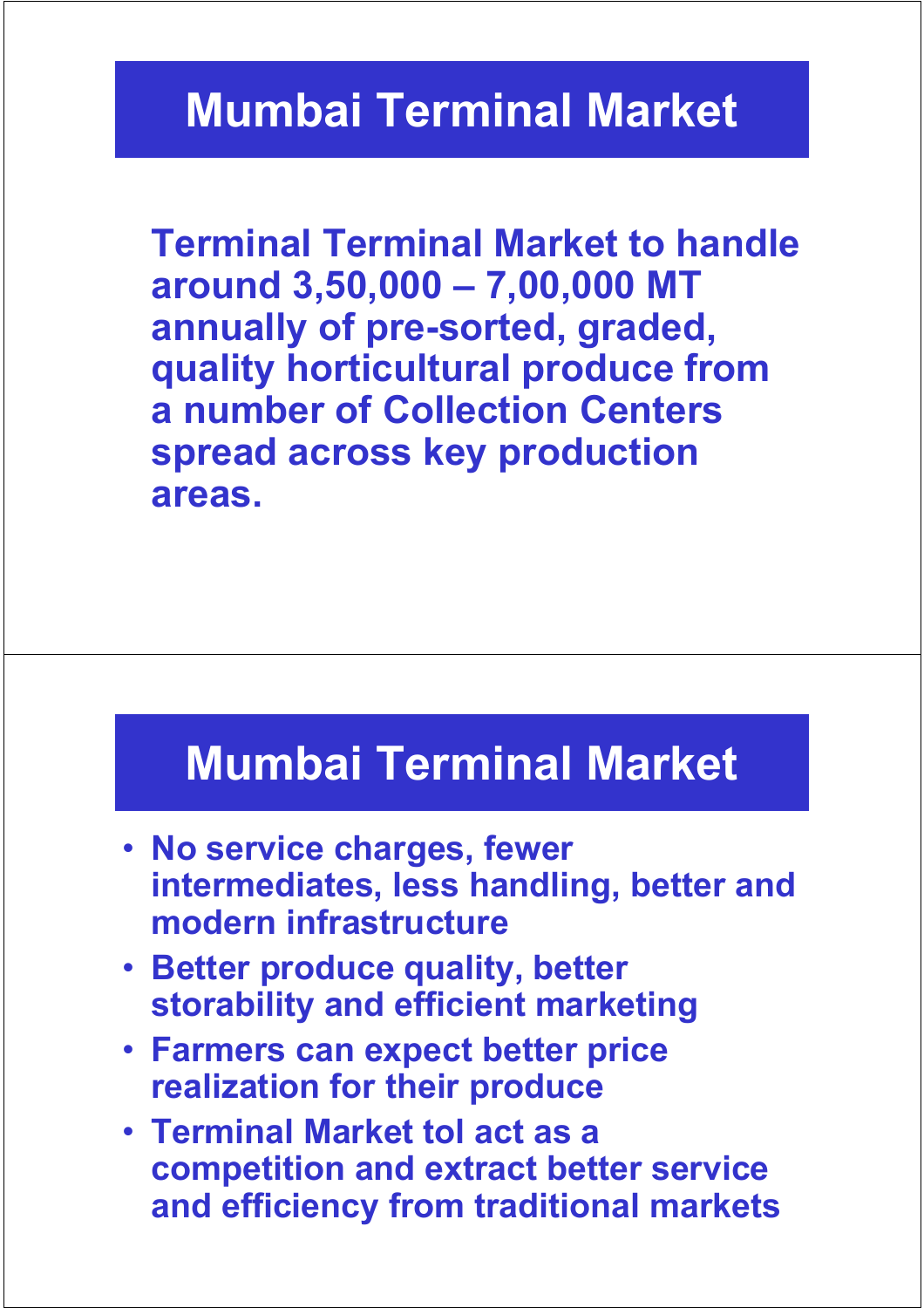## Japan's Wholesale Sector

- 86 central markets and 1,351 local markets in 2002
- Wholesalers operating in these markets sell to retailers and intermediate wholesalers, the latter by auction
- Wholesale Market Law amended in June 2004 allowing third-party and direct sales
- In third-party sales, wholesalers sell goods directly to retailers without the involvement of intermediate wholesalers

### Japan's Wholesale Sector

- Another change is the deregulation of wholesale commissions, to take place in April 2009
- Commission rates to be set in accordance with the specific functions and services of wholesalers in particular fields
- Dividing line between wholesalers and intermediate wholesalers will effectively vanish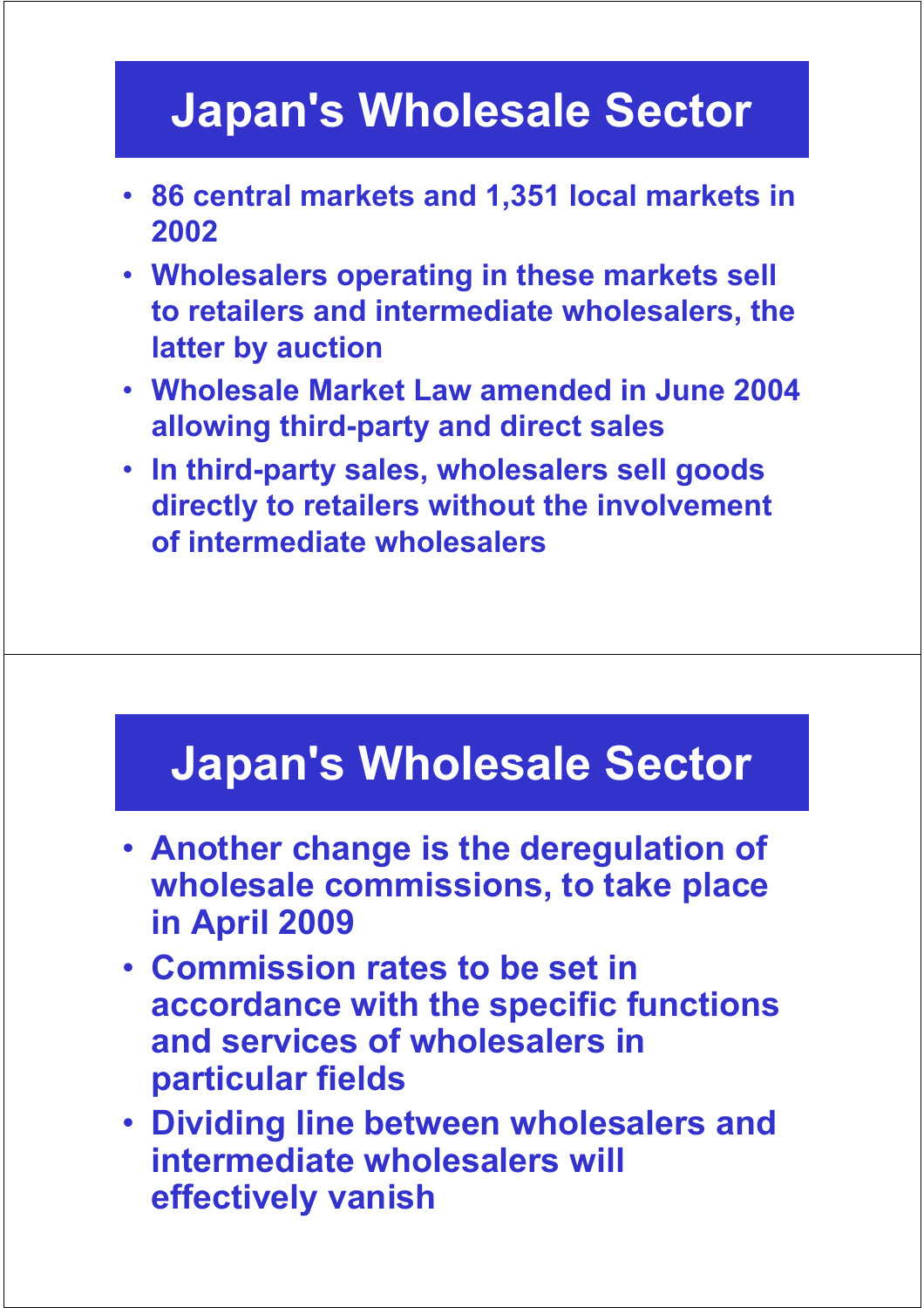## Japan's Wholesale Sector



## Recommendations

1. National Governments in the Asian and Pacific region must undertake the marketing reforms in tune with the globally compatible technologies and policies so as to minimize the losses in the value chain and to benefit the stakeholders.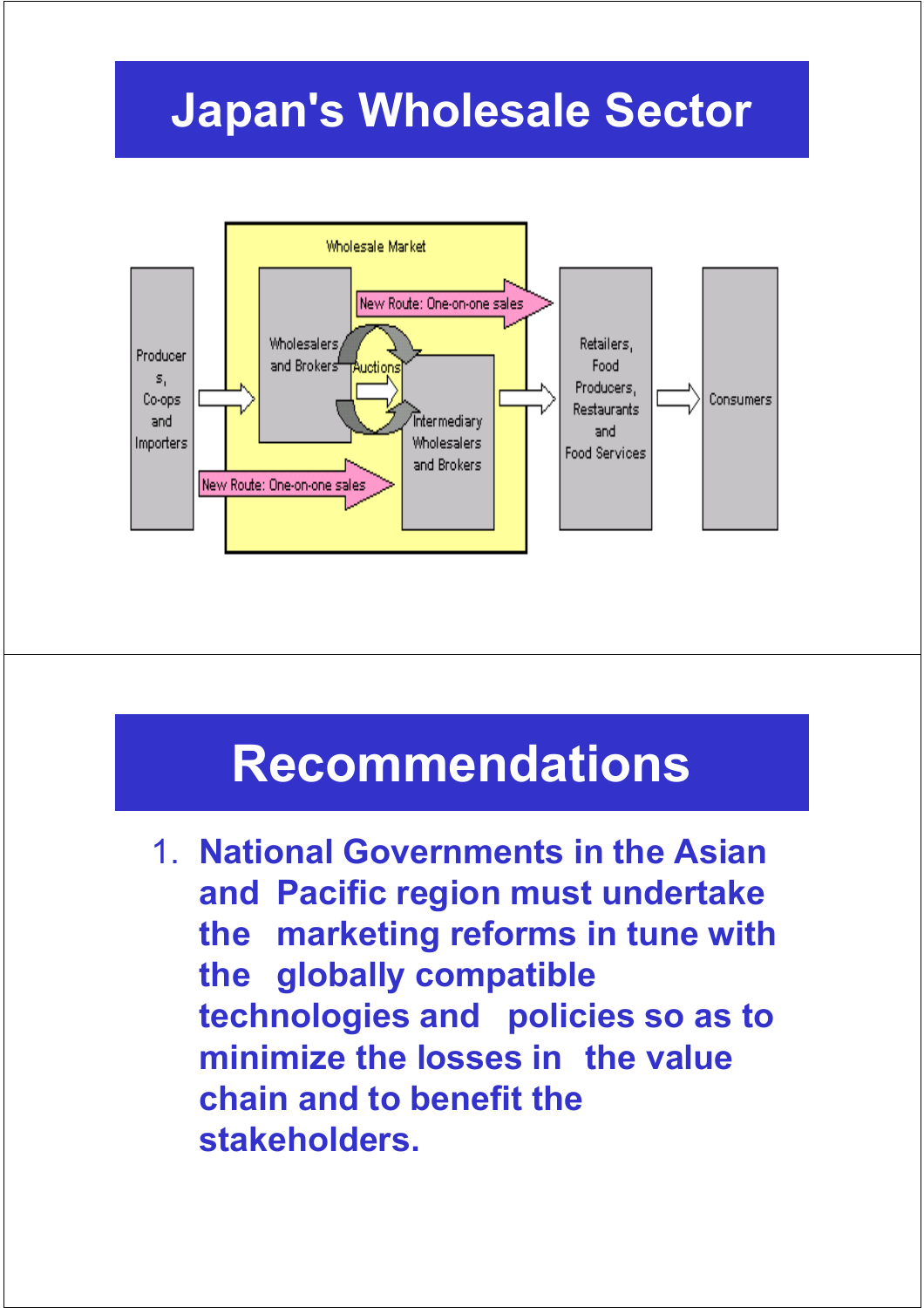2. The countries in the Asian and Pacific region may enter into collaborations to bring about complimentarity in terms of food quality and safety.

#### Recommendations

3. The countries may also collaborate in terms of infrastructure and human resource development for sustainable agricultural progress in the region.